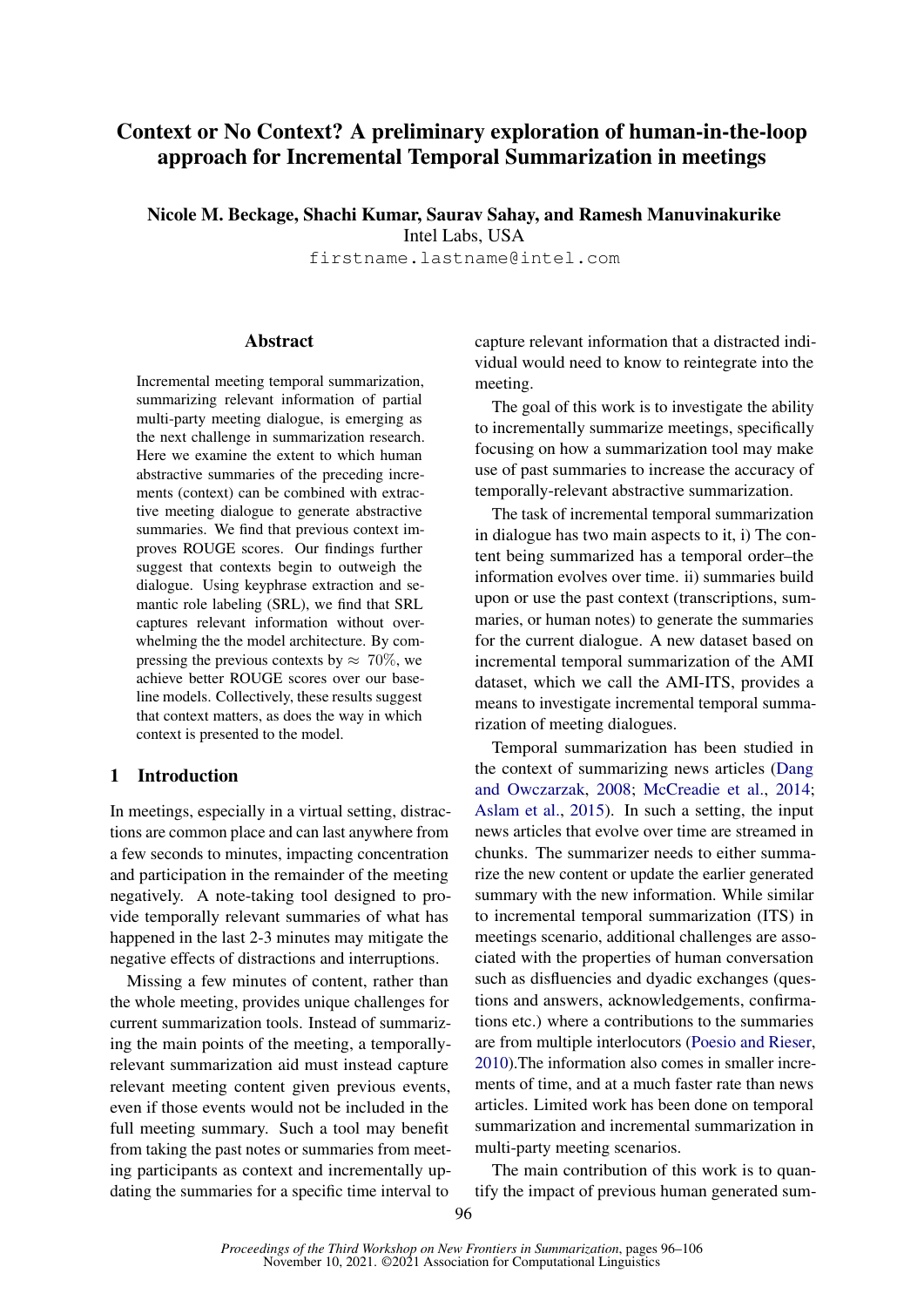maries in improving meeting summarization. We specifically focus on how to best use previous summaries from earlier temporal summarization. This mimics the use of the meeting notes of individuals to generate up to date summaries of meeting dialogue and provides the basis for an incremental summarization tool that works jointly with meeting participants in real time. We ask fundamental questions about how to use previous summaries by humans including whether meeting summaries or meeting dialogues should be prioritized as input to the model. We then look at how many summaries the model requires to most accurately summarize the most recent temporal chunks and conclude by showing that extracting meaningful information from past summaries through semantic role labeling can further improve temporal summarization. Collectively this work shows that temporal summarization benefits from having a human in the loop and suggests ways to use human input most effectively.

# 2 Related work

Because of the differences between news articles and human dialogue, incremental summarization for meetings/dialogues provides unique challenges and requires novel approaches. Table [1](#page-1-0) compares training examples and summarizations across a standard news corpus (CNN/DailyMail), scientific paper summarization (Pubmed), the AMI meeting corpus, and the temporal version of the AMI meeting corpus (AMI-ITS) which focuses on 100 second incremental temporal sequences from the AMI dataset and will be explained in more detail below. Not only are the meeting corpora much smaller in terms of training examples, the dialogue is much longer compared to news articles, averaging 4757 words in the AMI meeting transcripts compared to 781 words for the news corpus. While meetings tend to be much longer in length than news articles, much of this information is considered nonextractive (i.e. not containing information relevant to the abstract summary). Incremental summarization is a noticeably different task than full meeting summarization, news summarization, and article summarization, with most of the words spoken being labeled as extractive. The summaries in the AMI-ITS dataset are also longer than either the news corpus or the AMI corpus and the summaries are more than 25% of the overall extractive text. The novel challenge in temporal summarization

for meeting dialogues is that much of the meeting text is relevant in summarizing key events and concepts of the previous 100 second chunks. These differences suggest that the temporal summarization task is different from news summarization and full meeting summarization in two main ways 1) meetings have different properties than other types of text and 2) temporal summarization is different than summarizing a whole document.

<span id="page-1-0"></span>

| Corpus         | doc.      | obs.      |       |     | words extract summary $(\%)$ |
|----------------|-----------|-----------|-------|-----|------------------------------|
| CNN/DM         | 312K 312K |           | 781   | 382 | 56 (7.2%)                    |
| Pubmed         |           | 133K 278K | 3016  | ٠   | $203(6.7\%)$                 |
| AMI            | 137       | 137       | 4.757 | 210 | $19(0.4\%)$                  |
| <b>AMI-ITS</b> | 49        | 924       | 262   | 162 | $67(25.6\%)$                 |

Table 1: Corpus statistics: number of documents, number examples, average number of words, proportion of extractives and the average number of words in the abstractive summary for each example.

Meeting Summarization. Much of the available summarization datasets exist for news articles summarization scenario [\(Narayan et al.,](#page-9-2) [2018;](#page-9-2) [Dernoncourt et al.,](#page-8-2) [2018\)](#page-8-2). The news articles and summaries for these news articles have a very different structure than meetings and dialogue. Dialogue summarization corpora [\(Carletta et al.,](#page-8-3) [2005;](#page-8-3) [Janin et al.,](#page-8-4) [2003;](#page-8-4) [Lacson et al.,](#page-8-5) [2006;](#page-8-5) [Favre et al.,](#page-8-6) [2015;](#page-8-6) [Misra et al.,](#page-9-3) [2015;](#page-9-3) [Barker et al.,](#page-8-7) [2016;](#page-8-7) [Liu](#page-9-4) [et al.,](#page-9-4) [2019a;](#page-9-4) [Gliwa et al.,](#page-8-8) [2019\)](#page-8-8) have helped accelerate the research in the area of conversational summarization. Major differences exist between dialogue summarization and summarization of news articles [\(Jung et al.,](#page-8-9) [2019\)](#page-8-9). News articles tend to follow a structure in which the most relevant information is contained early in the text. Meetings, by definition, require engagement of multiple participants resulting in transcripts with different styles, perspectives, and roles. Compared to news summarization, labeled training data of meeting summaries is also severely limited. Several models have been developed recently focused on generating summaries for meetings and dialogues and have achieved promising results (See for e.g. [See](#page-9-5) [et al.](#page-9-5) [\(2017\)](#page-9-5); [Chen and Bansal](#page-8-10) [\(2018\)](#page-8-10); [Zhao et al.](#page-10-0) [\(2019\)](#page-10-0); [Liu](#page-9-6) [\(2019\)](#page-9-6); [Zhang et al.](#page-9-7) [\(2020\)](#page-9-7); [Feng et al.](#page-8-11) [\(2020\)](#page-8-11); [Zhu et al.](#page-10-1) [\(2020\)](#page-10-1); [Fabbri et al.](#page-8-12) [\(2021b\)](#page-8-12)). These models suggest that altering the input representation, the model architecture and loss function may all play a part in improving accuracy for summarization of meetings.

Incremental Summarization. While meeting summaries are limited by datasets, incremental tem-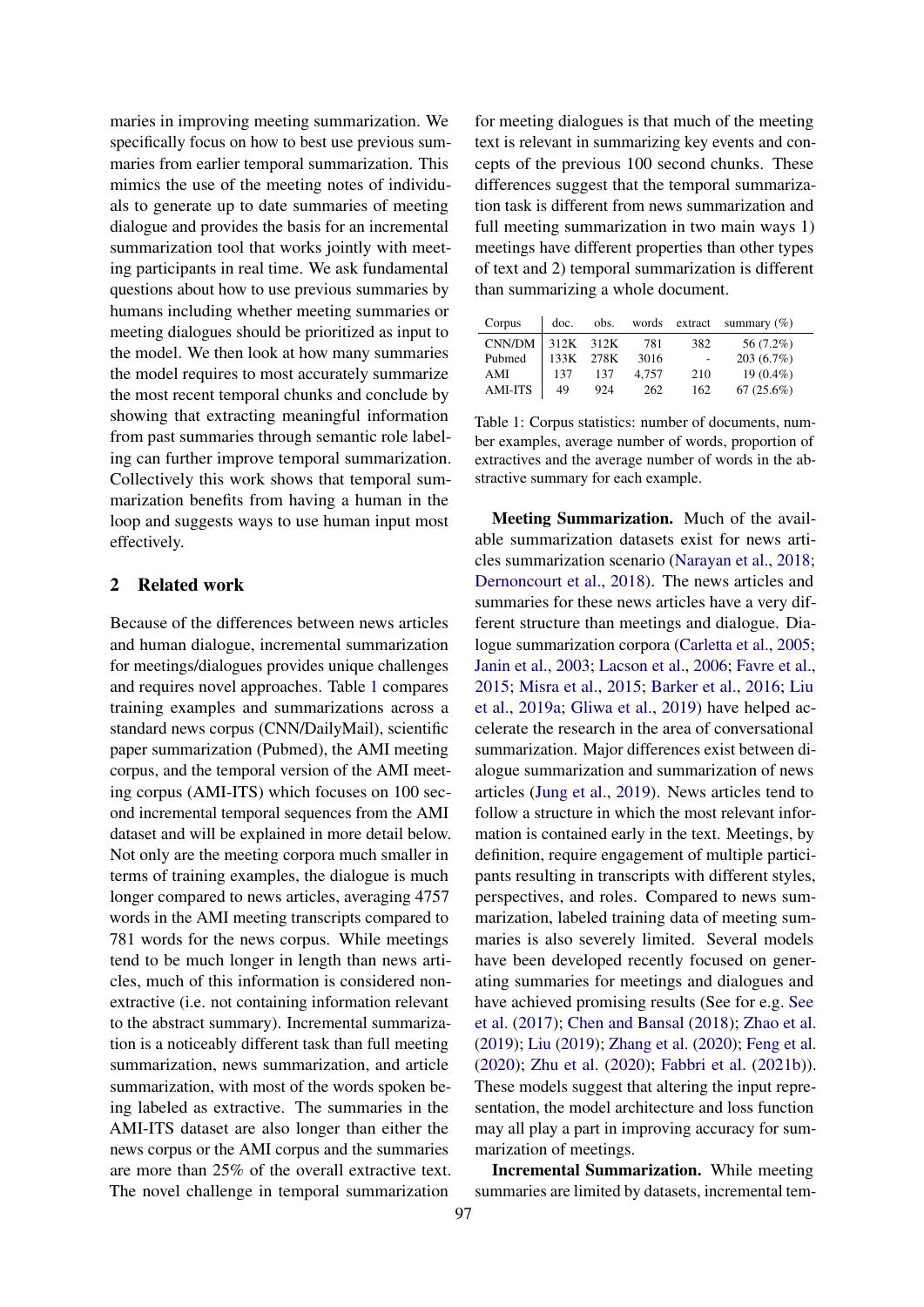<span id="page-2-0"></span>

Figure 1: Shows sample incremental temporal summaries from the corpus along with the conversation transcriptions and extractives (in bold) as marked by a crowd-worker.

poral summarizations of meetings is even more limited. Instead of focusing on summarizing the full content of the meeting/dialogue, incremental summarization focuses on building incremental representations of the meetings rather than a full summary at the end. Work in incremental dialogue processing has considered when to add additional information to an existing summary [\(McCreadie](#page-9-0) [et al.,](#page-9-0) [2014\)](#page-9-0), how representations of individuals and topics can be influenced by time [\(Chen and](#page-8-13) [Metze,](#page-8-13) [2012\)](#page-8-13), considerations of turn taking [\(Zhu](#page-10-1) [et al.,](#page-10-1) [2020\)](#page-10-1) and more [\(Zhong et al.,](#page-10-2) [2021\)](#page-10-2). While these models consider various aspects of incremental and temporal summarization in the model design choices, evaluation often excludes incremental and temporal aspects.

Recently, deep learning models [\(Li et al.,](#page-9-8) [2019;](#page-9-8) [Liu et al.,](#page-9-9) [2019b\)](#page-9-9) and especially transformer-based models, have achieved impressive performance in abstractive summarization task [\(Zhang et al.,](#page-9-7) [2020;](#page-9-7) [Raffel et al.,](#page-9-10) [2020;](#page-9-10) [Lewis et al.,](#page-9-11) [2020;](#page-9-11) [Zhu et al.,](#page-10-1) [2020\)](#page-10-1). Such transformer-based models are typically pre-trained on a large dataset and then finetuned on a smaller dataset. In this work, we adopt a current state-of-the-art transformer architecture, BART, and utilize and evaluate transfer learning to generate temporally relevant summaries to meeting

dialogue. Recent work focusing on meeting summarization has suggested that a new architecture (HMNet) may improve summarization on meeting dialogue [\(Zhu et al.,](#page-10-1) [2020\)](#page-10-1). This work extends transformer architectures to include a word level transformer, to process and encode the word-level dialogue, and a turn-based transformer which considers the speaker role and sentence embeddings from the word-level transformer. This model architecture has achieved SOTA performance on the AMI meeting corpus but has not been validated on incremental summarization tasks. Our contribution is not to develop a new model architecture for summarization or to outperform state-of-the-art but rather to examine the role of previous summaries on the ability to improve performance in later summaries. We hope to understand the usefulness of previous summaries (contexts) in accurately summarizing the current temporal information. We leave temporal summarization using such architectures to future work.

#### 3 Data

Our primary focus is on abstractive summarization for incremental temporal scenarios. The incremental temporal summarization module takes the utterances in the current time window as input. In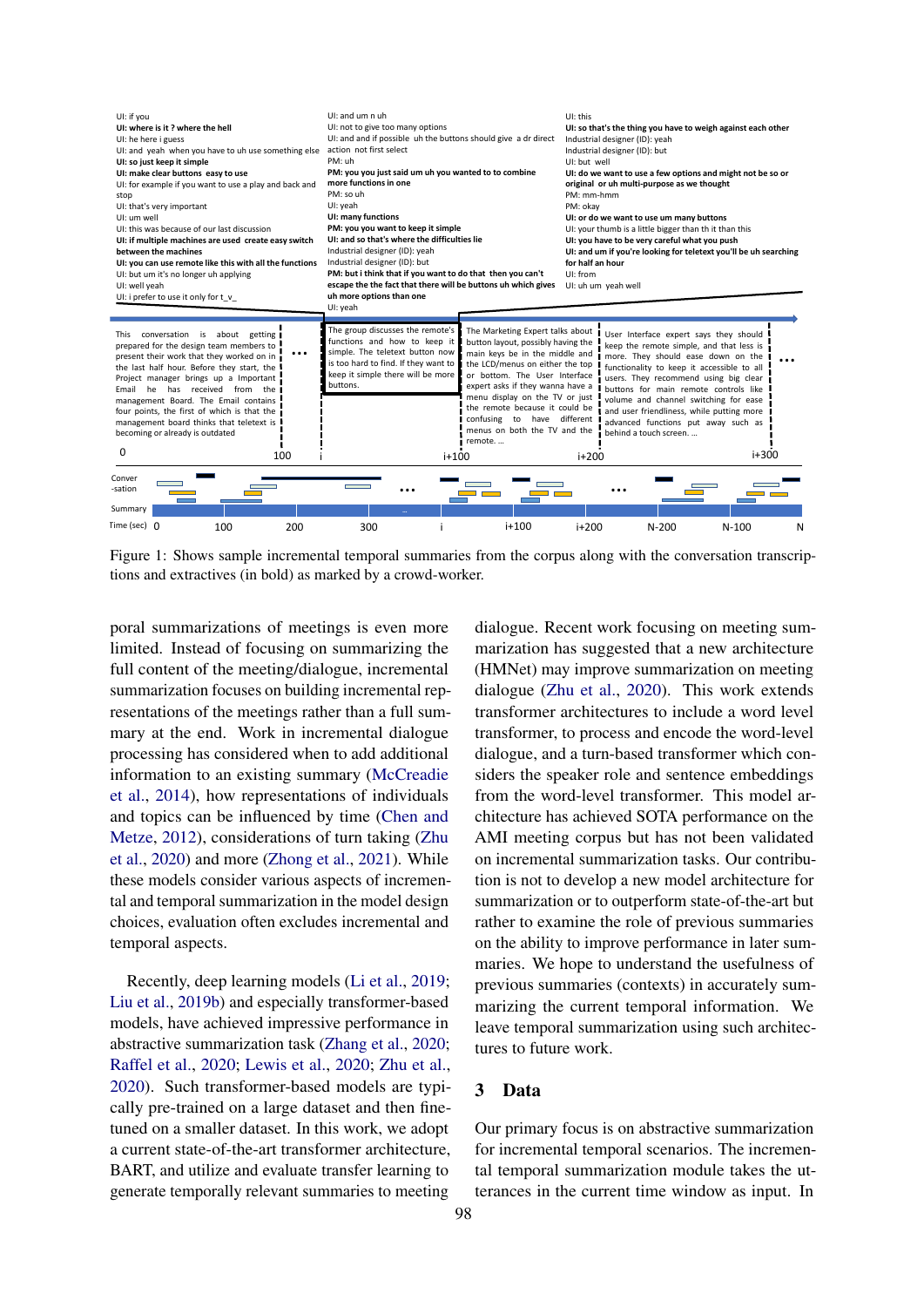this work, we focus on how best to use the past summaries (context) as input. Models are evaluated on temporal summaries capturing the last 100 seconds of the meeting. While it has been shown that having previous temporal summaries is helpful in accurately summarizing a specific context [\(Manuvinakurike et al.,](#page-9-12) [2021\)](#page-9-12), we investigate this question further by asking how much context is relevant and how to best use past context. We use these results to draw conclusions about the role of human summarization in model performance.

AMI/AMI-ITS corpus: In this work, we rely heavily on a novel extension to the AMI-meeting dataset [\(Carletta et al.,](#page-8-3) [2005\)](#page-8-3) which we call the AMI-ITS dataset [\(Manuvinakurike et al.,](#page-9-12) [2021\)](#page-9-12). The meetings in the original AMI dataset consist of conversations between 4 role-playing participants (Project Manager (PM), Industrial Designer (ID), User Interface expert (UI), and Marketing expert (ME)) in a remote-control design scenario. Each group of 4 participants meet 4 times and continue the conversation forward from the previous sessions but often on a new agenda. The AMI corpus consists of extractive and abstractive summaries for the full conversation annotated by experts.

The AMI-ITS dataset provides extractive and abstractive summaries for 100 second time durations on a subset of the AMI meetings. Table [1](#page-1-0) indicates the number of 100 second chunks that were labeled in the AMI-ITS corpus and the average number of tokens in the full text, extractive and abstractive summaries. We refer to the original AMI dataset, specifically the extractive and abstractive summaries, as AMI and use the addition of ITS to indicate the *incremental and temporal* meeting dialog corpus. To build the AMI-ITS corpus, individuals were presented with a 100 second dialogue chunk. They also saw up to 3 summaries that captured the 3 preceding dialogue chunks. Participants would check a box next to each line of text indicating whether or not the specific dialogue line was extractive, or relevant to the summary. They then provided a summary of the dialogue which was used as context for down-stream meeting dialogues. Figure [1](#page-2-0) shows a sample incremental temporal summary from the AMI-ITS dataset.

We evaluate all models on their ability to predict abstractive summaries from AMI-ITS. In all cases, 3 models of each type were trained to compute average performance and estimate model variability. We select models to optimize ROUGE-1 recall val-

ues but also report other measures. In total 42\*3 models were trained for this work.

# 4 Models

Model Input/Output: The input to all models is extractive meeting dialog. For this work, we use human judgements of extractive sentences as labeled by participants in the AMI-ITS data collection pipeline. Previous work by [Manuvinakurike](#page-9-12) [et al.](#page-9-12) [\(2021\)](#page-9-12) showed that learning a highly accurate automatic extractor given available training data is possible with accuracy above 70%. Role information (role, e.g. 'Project Manager (PM):') may be included as part of the input as well. Work on dialog summarization indicates that role information is important in abstractive summarizations [\(Zhu et al.,](#page-10-1) [2020\)](#page-10-1) and thus we include comparisons of role and non-role labeled dialogues in our experiments.

Context: The main model variants investigate the role of context in improving abstractive summarization. We define context to be the number of previous (human generated) abstractive summaries provided to the model during training and prediction. For example, our summarization model may be asked to summarize the meeting events that happened between 1000 and 1100 seconds of a given meeting. In this case, there are 10 previous contexts that the model can be provided. Because the temporal summaries are focused on only the events of 1000 to 1100 seconds, the summarization model may not benefit from seeing summaries from the first 0 to 100 seconds but may benefit from seeing the summary from 900 to 1000 seconds.

In labeling our models and results, we include the number of past summaries the model saw during training. A context value of 0 indicates that the summarization model was provided no summaries from the past, whereas, a context value of 5 would indicate that summaries for the most recent 5 100-second chunks were included. Because of the redundancy in the transformer model input as context values increase in length, the order of the previous contexts is shuffled. Each context is separated by the end of sentence, start of sentence characters from the model tokenizer.

# 5 Methods and Results

We focus our exploration on BART as the baseline model as this model has been investigated both in incremental summarization and dialogue summarization. For fine-tuning of abstractive mod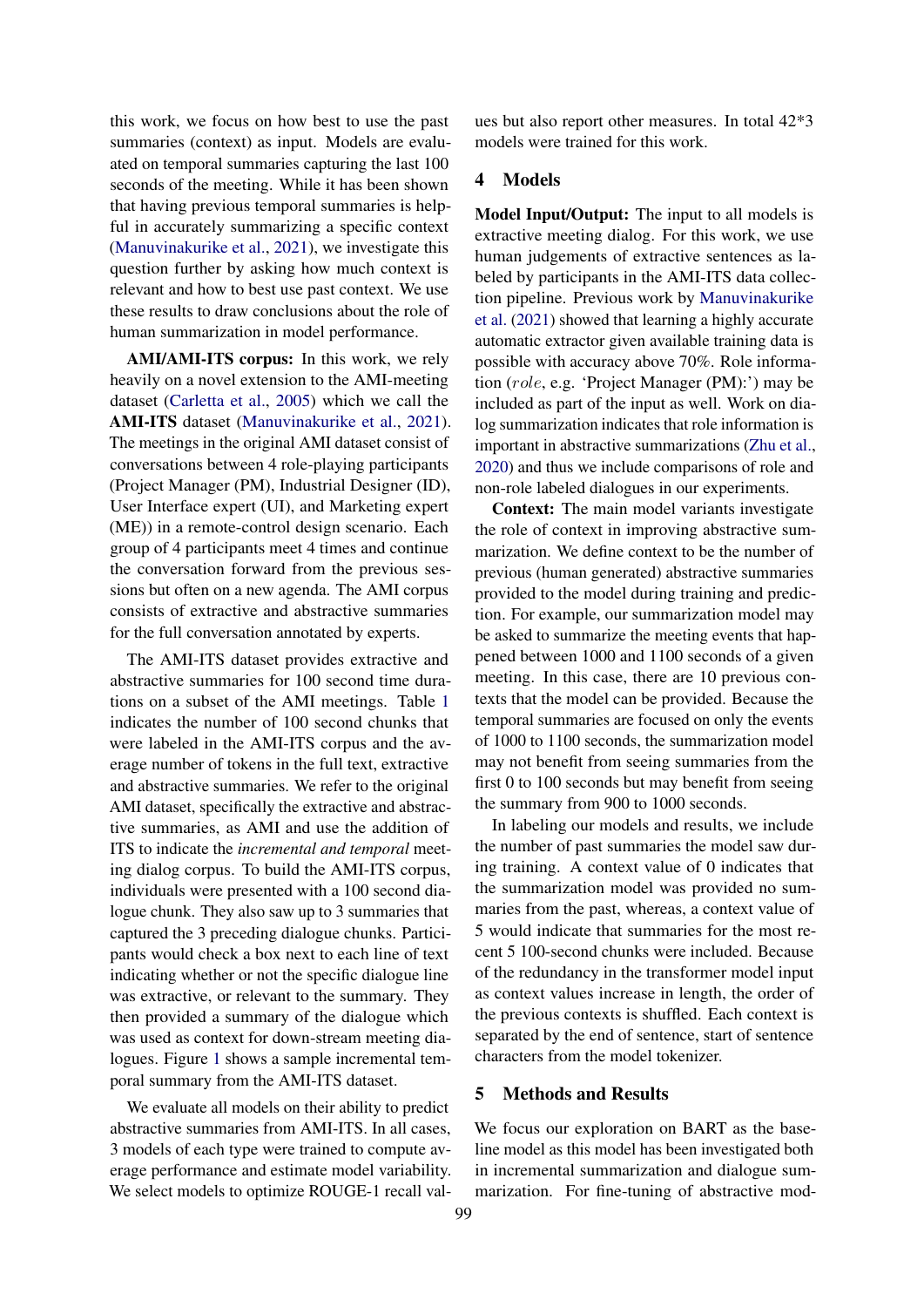els, we fine-tune for a maximum of 25 epochs and choose the model resulting in the best ROUGE-1 F-measure on the validation set. We use the following configuration for all baseline models: learning rate=0.0001, training batch size=4, and label smoothed negative log-likelihood loss. The maximum sequence length is set to 1024. The models can generate summaries of the max length of 142 tokens. For model training and inference, we use multiple machines with a combination of either an Intel(R)  $Xeon(R)$  or Intel(R)  $Xeon(R)$  Platinum 8280 CPU and NVIDIA Titan X or Titan Xp GPU. All models were trained on 2 GPUs. For the pretrained models, we use the BART-large-cnn model, from the Huggingface [\(Wolf et al.,](#page-9-13) [2019\)](#page-9-13) library. We retain the default model configurations. For all experimental conditions, we input the transcriptions of the extractives marked by crowd workers in the AMI-ITS dataset and n previous contexts. The order of the previous contexts are randomly shuffled when building the dataset. We evaluate models on their ability to generate the abstractive summaries similar to those provided by the crowd workers in the AMI-ITS dataset.

#### 5.1 Fine-tuning to dialogue

We first investigate whether incremental temporal summarization is improved by fine-tuning a pretrained summarization model, originally trained on CNN/DailyMail (CNN), to meeting dialogues and their respective abstractive summaries from the AMI corpus. As mentioned, news summarization often emphasize and leverages information from early in the news article; dialogue does not follow any systematic structure and the beginning of meetings may actually contain spurious information such as introductions and technical issues.

Because the task is to summarize small chunks of dialogue, it is possible that the granularity of the AMI summaries, which is significantly less than required for 100 second time slices, not improve the performance over the baseline model. Thus we compare using the pretrained BART-large model, trained on CNN news articles [\(Hermann](#page-8-14) [et al.,](#page-8-14) [2015;](#page-8-14) [Nallapati et al.,](#page-9-14) [2016\)](#page-9-14) to one that is fine-tuned on the AMI dataset [\(Carletta et al.,](#page-8-3) [2005\)](#page-8-3) (AMI). In all cases, we fine-tune on the training data portion of the AMI-ITS dataset and evaluate on the AMI-ITS test set. We also consider the importance of speaker role information by using role labels in the AMI dataset and role labels at test. and fine-tuning both models on AMI-ITS dialog that contains role information. Baseline models are evaluated by ROUGE scores  $(R1, R2 \text{ and } RL)^1$  $(R1, R2 \text{ and } RL)^1$  $(R1, R2 \text{ and } RL)^1$  on a testing set of the AMI-ITS dataset.

We conclude from table [2](#page-4-1) that fine-tuning on the AMI dataset may hurt performance on the AMI-ITS dataset. It is unclear if role information affects performance. The decrease in performance when fine-tuning on AMI is likely due to the difference in tasks–summarization of a full meeting versus summarization of the last 100 seconds. We thus use the pretrained BART CNN transformer for all subsequent experiments.

<span id="page-4-1"></span>

| model        | ROUGE-1     | ROUGE-2                 | <b>ROUGE-L</b> |
|--------------|-------------|-------------------------|----------------|
| <b>CNN</b>   | 47.61/34.14 | 15.28/11.21             | 29.07/20.36    |
| $CNN_{role}$ | 47.85/33.80 | 15.47/11.01             | 29.17/20.07    |
| AMI          | 45.27/35.42 | 14.38/11.14             | 28.16/21.34    |
| $AMI_{role}$ | 45.71/33.85 | 13.89/10.15 27.89/20.10 |                |

Table 2: R1, R2, and RL scores (recall/precision) on the AMI-ITS dataset for BART trained on CNN/DailyMail (CNN) or fine-tuned first on AMI (AMI). role indicates speaker role information is part of the input.

#### 5.2 Summaries vs extractive texts

As we add more and more previous contextual information to the model, the input length quickly exceeds the max length that the pretrained model can process. In the case of the BART CNN/DailyMail model, inputs larger than 1024 tokens are ignored. This can be problematic when training and evaluating performance of the BART AMI-ITS model specifically because the model may be using the text and summary information differently. We thus ask whether model performance changes when we truncate the input, preferring to maintain either 1) extractive text information or 2) context information. To investigate this question we consider input representations that include extractive text and up to 10 previous summaries where available. We then test two model variants: one that will maintain the extractive text to the exclusion of the summaries and another than maintains the summaries to the exclusion of the extractive text. Table [3](#page-5-0) shows that model performance is positively affected by the availability of the extractive text than models preferring previous summaries over current text in terms of R1 recall. This highlights a difference between human summarization and model summarization as [Manuvinakurike et al.](#page-9-12) [\(2021\)](#page-9-12) showed

<span id="page-4-0"></span><sup>&</sup>lt;sup>1</sup>R0UGE scores were calculated via rouge-score version 0.0.4 <pypi.org/project/rouge-score/>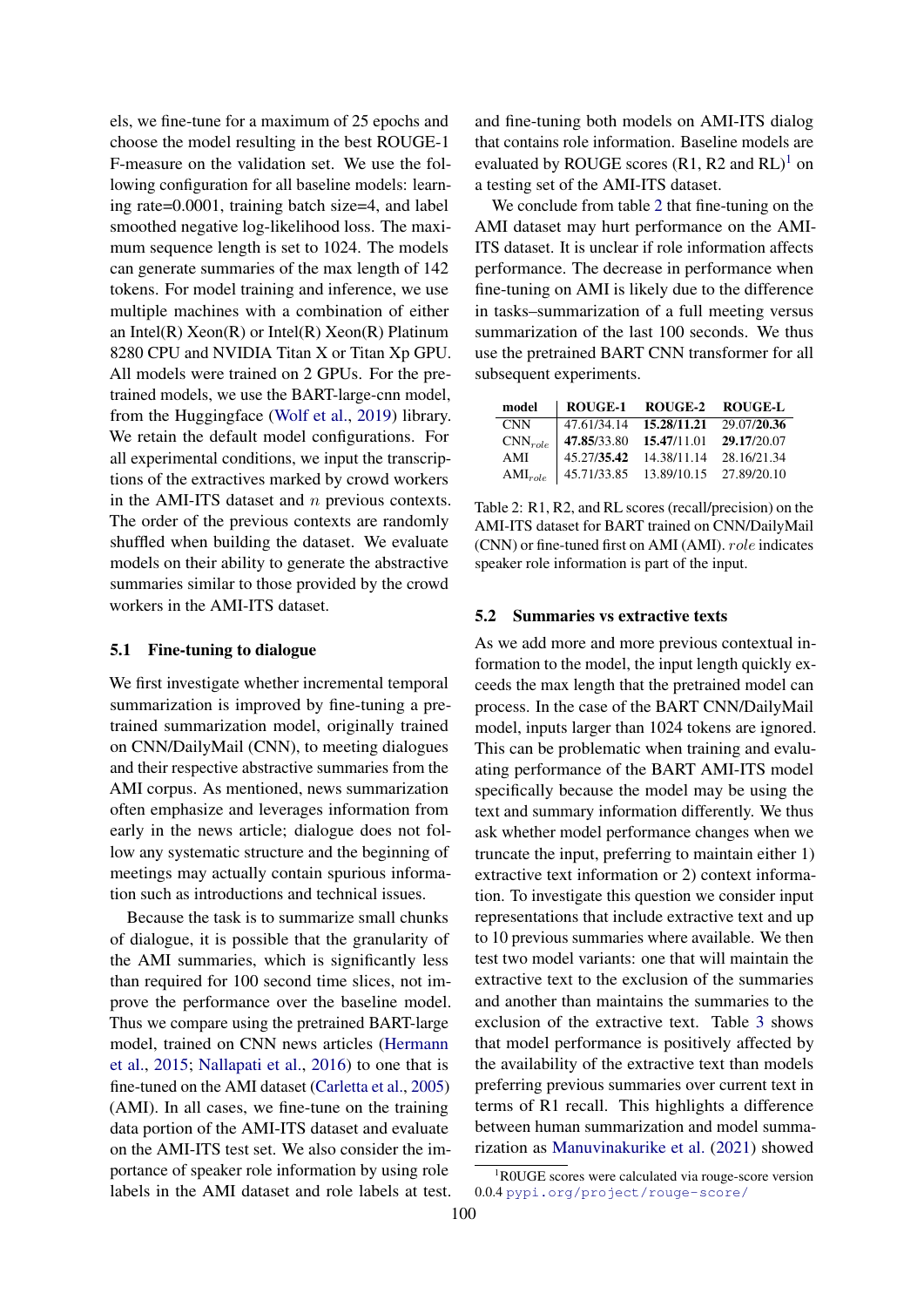<span id="page-5-0"></span>

| model         | ROUGE-1     | ROUGE-2     | <b>ROUGE-L</b>          |
|---------------|-------------|-------------|-------------------------|
| $T-10$        | 46.11/34.39 | 13.60/10.21 | 27,92/20.37             |
| $T-10_{role}$ | 45.35/34.47 | 13.90/10.78 | 27,92/20.62             |
| $C-10$        | 44.23/36.37 |             | 14.25/12.12 27.47/22.21 |
| $C-10_{role}$ | 44.32/36.12 |             | 14.27/11.66 27.80/22.00 |

Table 3: R1, R2, and RL (recall/precision) scores for models that selectively prefer extractive text over contexts (T-10) or contexts over extractive text (C-10) in the case wher 10 contexts are used.

that human summaries were higher quality when previous contexts were supplied. For the rest of our experiments, we keep extractive text over summaries when the input length exceeds the maximum length of the model input.

### 5.3 The effect of past summaries

Our main research question focuses on to what extent previous (human) generated summaries improve the quality of the summaries. To explore this question, we construct model inputs that include a various number of previous temporal summaries. We consider models trained without and with role labels on the dialogue. Table [4](#page-5-1) shows the result from this experiment. Generally, the quality of the summaries from a model trained on input without the role information does not improve with the addition of summary information when evaluated on ROUGE recall. We see a small improvement in ROUGE precision. It may seem non-intuitive that additional contexts does not improve ROUGE recall, but this result may be because the model receives large amounts of context information compared to dialogue, resulting in over-attendance to past summaries rather than current dialogue.

In the case of a model trained with role labels on the dialogue, previous contextual information helps, up until a point. For improving recall, providing the previous 5 summaries improves performance and surpasses model performance when no role labels are provided. Precision is also highest when context information of 3 previous summaries is included as input to the model. These results suggest that previous context is useful to these models but that distinguishing contexts from dialogue is important to model performance.

#### 5.4 Capturing context

Given the challenges of dealing with input length while including past contexts, we explore ways to capture only the relevant information from the past summaries. In this section we describe the methods for capturing the context using keyphrase

<span id="page-5-1"></span>

| context     | <b>ROUGE-1</b> | <b>ROUGE-2</b> | <b>ROUGE-L</b> |
|-------------|----------------|----------------|----------------|
| 0           | 47.61/34.14    | 15.28/11.21    | 29.07/20.36    |
| 1           | 46.88/34.82    | 14.05/10.54    | 28.72/20.59    |
| 3           | 45.89/35.70    | 14.93/11.55    | 28.36/21.51    |
| 5           | 46.81/34.55    | 13.87/10.13    | 28.50/20.50    |
| 10          | 45.35/34.50    | 13.93/10.80    | 27.90/20.62    |
| $0_{role}$  | 47.85/33.80    | 15.47/11.01    | 29.17/20.07    |
| $1_{role}$  | 46.22/35.50    | 14.14/10.90    | 28.25/21.08    |
| $3_{role}$  | 45.34/36.58    | 14.33/11.56    | 27.70/21.85    |
| $5_{role}$  | 48.29/33.67    | 15.66/10.85    | 29.52/19.88    |
| $10_{role}$ | 46.65/34.52    | 14.28/10.54    | 28.35/20.44    |

Table 4: R1, R2, and RL scores (recall/precision) for models trained with different numbers of contexts.

extraction and semantic role labels from the past summaries.

Keyphrase extraction: For keyphrase extraction, we define the context as the 10 most important words or phrases from past summaries. To extract meaningful keyphrases from the human generated summaries, we use a pre-trained BERT model, Key-BERT [\(Grootendorst,](#page-8-15) [2020\)](#page-8-15). This technique uses BERT-embeddings [\(Devlin et al.,](#page-8-16) [2018\)](#page-8-16) and cosine similarity to find sub-phrases in a document that are most similar to the full document itself. We generate top-10 keyphrases (ranging between 1-5 words) for each previous summary and use these keyphrases as past contexts. We use Maximal Margin Relevance (MMR, [Carbonell and Goldstein](#page-8-17) [\(1998\)](#page-8-17)) to reduce redundancy and increase diversity in the keyphrases. All keywords for each context are concatenated into one string and separated by end/start tokens. Results from table [5](#page-5-2) indicate that keyphrase extraction improves ROUGE precision values but does not improve recall.

<span id="page-5-2"></span>

| model               | context | <b>ROUGE-1</b> | ROUGE-2     | <b>ROUGE-L</b> |
|---------------------|---------|----------------|-------------|----------------|
| baseline            | 0       | 47.61/34.14    | 15.28/11.21 | 29.07/20.36    |
| baseline $_{role}$  | 5       | 48.29/33.67    | 15.66/10.85 | 29.52/19.88    |
|                     |         | 44.57/37.11    | 13.35/11.23 | 26.85/21.90    |
| Keyphrase           | 3       | 43.51/36.81    | 13.52/11.61 | 27.01/22.35    |
|                     | 5       | 46.61/34.70    | 14.39/10.86 | 28.53/20.75    |
|                     | 10      | 46.66/35.33    | 13.68/10.42 | 28.42/20.84    |
|                     |         | 46.54/37.10    | 14.96/12.07 | 28.01/21.74    |
|                     | 3       | 44.05/37.58    | 13.65/11.74 | 27.32/22.84    |
| Keyphrase $_{role}$ | 5       | 46.92/34.79    | 15.52/11.52 | 29.78/21.45    |
|                     | 10      | 42.50/36.97    | 13.03/11.47 | 26.29/22.26    |

Table 5: R1, R2, and RL scores (recall/precison) for models trained with different amounts of past contexts where contexts are defined as the top 10 keyphrases extracted via keyBERT. Bolded values indicate improvement over baseline context models.

Semantic Role labeling: We next consider whether semantic role labels can provide relevant contextual information. Using semantic role labelers (SRL) for extracting semantic role informa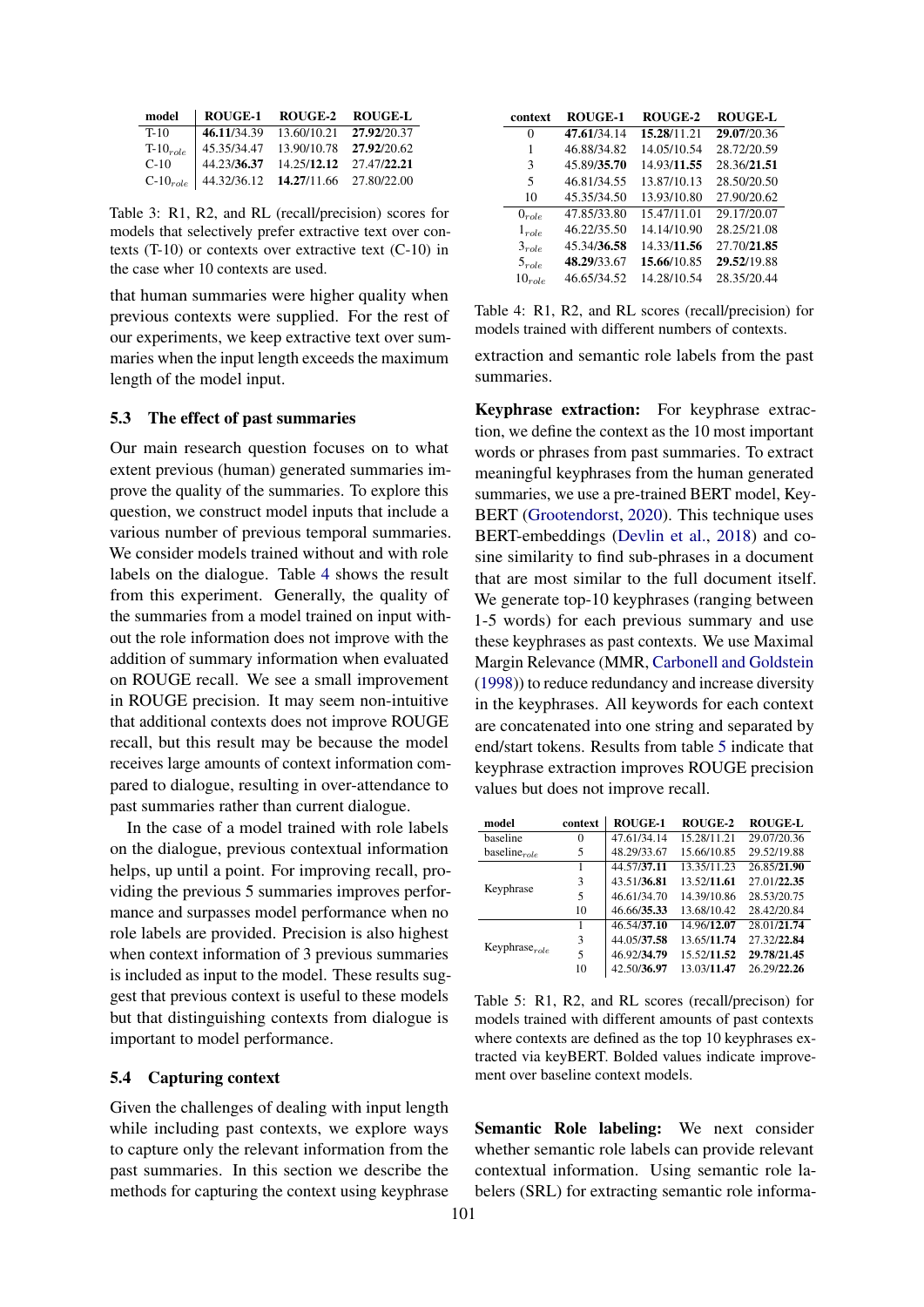tion has shown promise, but remains largely unexplored [\(Yan and Wan,](#page-9-15) [2014;](#page-9-15) [Trandabat,](#page-9-16) [2011\)](#page-9-16). SRL helps extract important semantic information from the text in the form of Verb-Argument (& modifiers) which can serve as keywords to capture context. We extract semantic roles using Allennlp toolkit [\(Gardner et al.,](#page-8-18) [2018\)](#page-8-18) using a BERT-based model [\(Shi and Lin,](#page-9-17) [2019\)](#page-9-17) trained on Ontonotes 5.0 dataset [\(Pradhan et al.,](#page-9-18) [2013\)](#page-9-18). The model is used out-of-the-box to extract verbs, and for each verb we also extract the verb arguments, including agents, patient, causers, instrument, benefactive, attribute, experiencers, starting point and ending points. These are ARG0-4 tags from the Propbank scheme [\(Bonial et al.,](#page-8-19) [2010\)](#page-8-19).

For Semantic Role Labeling (SRL) contexts, we try two types of extractions. One uses only the verb arguments as past contexts, another includes the verb, verb argument pairs. In all cases, the SRL output is concatenated into one string which is then separated by a start of sentence, end of sentence tokenizer pair. Results of the SRL extraction can be seen in table [6.](#page-6-0) We find the best performing model, of all models tested, is a model that uses the verb arguments of the three past contexts as context for the current dialogue. The performance is either better or on par with the baseline model regardless of which type of ROUGE measure and whether one considers recall or precision. Better precision, at the sake of recall, can be attained through SRL verb arguments of the previous 5 contexts. This strongly suggests a benefit of past contexts and that pre-processing the information of past contexts can be useful in increasing model performance.

### 5.5 Auto-summarization

In all of our experiments, we use human generated summaries as context. However, the transformer architecture trained with no past context information returns summaries of the last 100 seconds. Instead of requiring data collected via human-in-the-loop, we could instead use these automatically generated summaries as context for the model. Table [7](#page-6-1) shows performance of 4 model variants trained either using human summaries or those automatically generated from the transformer architecture trained without previous summaries. In terms of recall, the human summaries result in better performance suggesting that a human-in-the-loop approach may result in better overall temporal summaries.

<span id="page-6-0"></span>

| model              | context      | <b>ROUGE-1</b> | ROUGE-2     | <b>ROUGE-L</b> |
|--------------------|--------------|----------------|-------------|----------------|
| baseline           | $\mathbf{0}$ | 47.61/34.14    | 15.28/11.21 | 29.07/20.36    |
| baseline $_{role}$ | 5            | 48.29/33.67    | 15.66/10.85 | 29.52/19.88    |
|                    | 1            | 47.87/34.77    | 14.45/10.63 | 29.18/20.66    |
| SRL                | 3            | 49.38/33.80    | 16.85/11.41 | 30.93/20.40    |
|                    | 5            | 44.01/36.77    | 14.56/12.40 | 27.60/22.56    |
|                    | 10           | 47.40/34.06    | 15.34/11.25 | 29.10/20.44    |
|                    | 1            | 46.49/36.27    | 13.66/10.62 | 28.60/21.64    |
| SRL verb           | 3            | 43.89/38.88    | 14.56/12.95 | 26.96/23.48    |
|                    | 5            | 44.90/35.41    | 13.69/10.93 | 26.98/20.80    |
|                    | 10           | 46.79/35.98    | 15.81/12.14 | 28.51/21.45    |
|                    | 1            | 44.08/38.32    | 14.91/13.07 | 27.99/23.74    |
|                    | 3            | 44.18/36.73    | 14.36/11.96 | 27.47/22.38    |
| $SRL_{role}$       | 5            | 47.98/34.41    | 15.05/10.85 | 29.93/20.87    |
|                    | 10           | 47.64/36.43    | 15.66/12.14 | 28.82/21.42    |
|                    | 1            | 46.47/34.74    | 14.37/10.91 | 28.96/21.10    |
|                    | 3            | 47.25/33.70    | 15.56/11.04 | 28.80/19.89    |
| $SRLverb_{role}$   | 5            | 46.20/35.06    | 15.26/11.54 | 28.80/21.36    |
|                    | 10           | 46.73/36.01    | 15.04/11.67 | 28.57/21.33    |

Table 6: R1, R2, and RL scores (recall/precision) for models that are trained with past contexts from semantic role labeling including verb object pair (SRLverb), with SRL objects (SRL) only.

<span id="page-6-1"></span>

|                |   | summaries context   ROUGE-1 ROUGE-2 ROUGE-L |                                       |  |
|----------------|---|---------------------------------------------|---------------------------------------|--|
| human          | 5 |                                             | 46.81/34.55  13.87/10.13  28.50/20.50 |  |
| auto           | 5 |                                             | 44.59/35.70  13.89/11.02  27.05/21.06 |  |
| $human_{role}$ | 5 |                                             | 48.29/33.67 15.66/10.85 29.52/19.88   |  |
| $auto_{role}$  | 5 |                                             | 46.67/36.50  14.07/11.18  28.66/21.95 |  |

Table 7: R1, R2, and RL scores (recall/precision) comparing human vs transformer generated summaries.

#### 6 Discussion & Future work

In this work we present an analysis of the role of past context on summarizing 100 seconds of temporal meeting dialogue. We explore, in depth, the way in which past summaries can be used by a summarization model to generate abstractive summaries. Our work strongly suggests that context impacts model performance. We also find the way in which we represent previous summaries can impact metrics related to the quality of the abstractive summaries. We show that in certain conditions human generated summaries can improve over models with no contextual information. We then show that extracting meaningful content from past summaries can further boost model performance. Specifically, we found the verb arguments of a semantic role labeler provides the most performance improvement over our baseline models. We believe that this result provides a new direction for temporal summarization by suggesting that contextual information preceding the specific dialogue may be informative for the model in generating summaries.

To further analyze the summaries generated by the models we compare the summaries to the extractive text that was provided as input. Table [8](#page-7-0) shows the ROUGE (Recall/Precision) measures for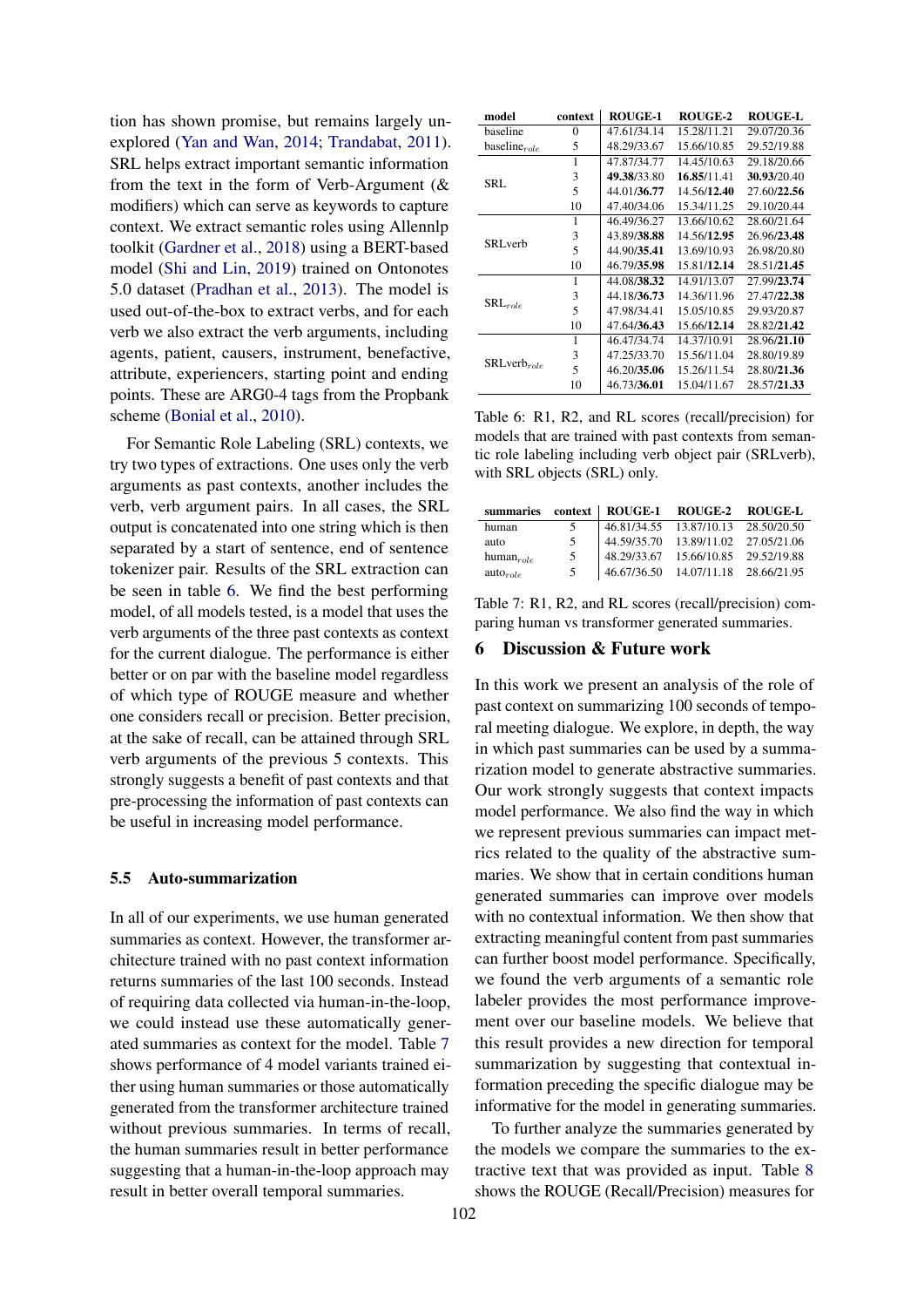this comparison. We can make several observations from this table. We see that adding role information when there is no context helps improve the recall and precision (b,c in Table [8\)](#page-7-0). We also observe that the human abstractive summaries (a) shows lowest recall and precision when compared to the extractive input text than those achieved via our temporal summarization models. This indicates that humans are generating summaries using tokens not present in the input which presents unique challenge to the summarization models. Another important observation we can make is that the precision of these models is high, suggesting that words in the model's abstract summary appear in the input. Recall, as expected, is low as many of the words in the input do not appear in the summary. We can also observe that adding more context information influences the SRL-based models in achieving better R2 & RL recall compared to the baseline.

<span id="page-7-0"></span>

| model                  | context  | <b>ROUGE-1</b> | <b>ROUGE-2</b> | <b>ROUGE-L</b> |
|------------------------|----------|----------------|----------------|----------------|
| (a) humans             |          | 18.73/49.62    | 5.09/12.91     | 10.84/28.65    |
| (b) baseline           | $\Omega$ | 31.18/55.67    | 15.37/26.82    | 20.23/34.63    |
| (c) baseline $_{role}$ | $\Omega$ | 31.88/58.16    | 15.87/28.01    | 20.38/36.14    |
| (d) Keyword            | 1        | 29.79/65.13    | 15.57/33.15    | 19.30/40.79    |
|                        | 10       | 27.55/55.47    | 11.89/23.59    | 17.65/34.54    |
|                        | 1        | 29.50/61.41    | 14.59/29.71    | 18.02/36.39    |
| (e) Keyword $_{role}$  | 10       | 28.33/64.43    | 14.80/33.34    | 18.89/41.70    |
| $(f)$ SRL              | 1        | 28.24/54.27    | 11.73/21.69    | 17.04/31.95    |
|                        | 10       | 31.01/59.66    | 16.07/30.70    | 19.94/37.29    |
| $(g)$ SRL verb         | 1        | 26.51/54.12    | 10.55/20.67    | 16.42/32.55    |
|                        | 10       | 29.25/58.46    | 15.28/29.84    | 18.94/36.48    |
| (h) $SRL_{role}$       | 1        | 26.91/60.47    | 14.13/31.16    | 18.30/39.52    |
|                        | 10       | 31.69/61.88    | 16.90/32.94    | 20.66/39.37    |
|                        |          | 27.79/54.39    | 11.82/21.66    | 17.69/33.00    |
| (i) $SRLverb_{role}$   | 10       | 30.74/60.84    | 14.67/28.74    | 18.91/36.16    |

Table 8: R1, R2, and RL scores (recall/precision) comparing model summaries to the extractive text of the meeting transcripts with context of 1 & 10.

There are limitations and clear future directions of this work. First, the model architecture we explored here is the standard BART summarization architecture. More recent models have achieved impressive performance on meeting summarizations [\(Feng et al.,](#page-8-11) [2020;](#page-8-11) [Zhu et al.,](#page-10-1) [2020;](#page-10-1) [Fabbri et al.,](#page-8-12) [2021b\)](#page-8-12). Exploring these architectures and adapting them for ITS scenario remains a promising avenue for the future work. This work also suggests that an architecture specifically aimed to capitalize on past summary information may be a promising line for our future work. When inspecting model performance, specifically when the role labels were not present, we found that the model tended to overattend to previous contextual information. This may be mitigated by building an architecture that keeps dialogue and context information separate.

Our work provides a rather simplistic HITL (Human in the loop) approach for summarization. In this work, we integrate the summaries from the past as input to the models. While, the approach is simple, we have demonstrated that such a method of integrating context information could help improve the performance of the summarizer. Integrating human inputs into the inference pipeline is an interesting area for future work. Eventually, this system should be able to integrate human information seamlessly, requiring more experiments and analysis to understand how individuals are generating temporal summaries and how the model makes use of the past context for prediction.

One of the challenges is evaluating the quality of summaries in a scalable and automatic fashion. The ROUGE metrics are widely adopted for the purposes of summary evaluation [\(Lin,](#page-9-19) [2004\)](#page-9-19). While numerous automated evaluation metrics exist for measuring how closely the generated summary matches with the ground-truth [\(Fabbri et al.,](#page-8-20) [2021a\)](#page-8-20) a metric for ITS scenario needs further research. Human evaluations are commonly adopted for measuring the summary quality. However, such an approach can be expensive and could also prove to be noisy when deployed over crowdsourcing environment. Recently [Shapira et al.](#page-9-20) [\(2021\)](#page-9-20) have highlighted the issue and provided an interactive evaluation of multi-document summaries. We intend to explore other types of evaluations and human judgements on ITS datasets in the future.

Incremental Temporal summarization is an emerging area of research and thus limited by data. We base all our analysis on the AMI-ITS dataset [\(Manuvinakurike et al.,](#page-9-12) [2021\)](#page-9-12). One aspect of this dataset is that summaries are generated by individuals who are seeing the 3 previous summaries generated by other crowdsource workers. These workers may be influenced by these previous summaries when generating their summaries of the last 100 seconds. Because of this, the summaries themselves may contain information about previous context making the addition of other contexts redundant and altering the extendability of these results. In the future, we intend to analyse and better understand how transformer models use previous context as well as how individuals determine what aspects of a meeting are important for incremental summarization.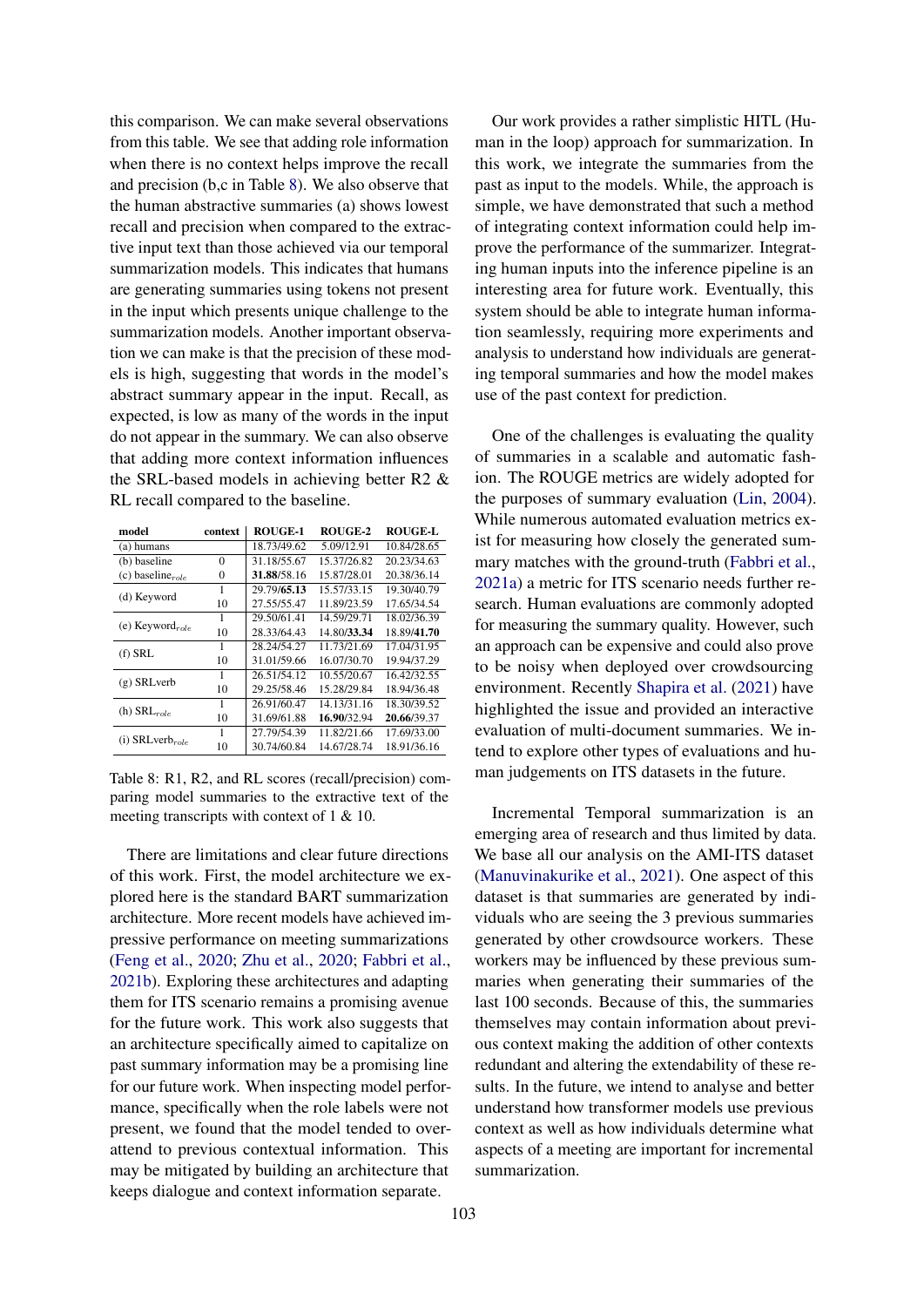### References

- <span id="page-8-1"></span>Javed Aslam, Fernando Diaz, Matthew Ekstrand-Abueg, Richard McCreadie, Virgil Pavlu, and Tetsuya Sakai. 2015. TREC 2014 temporal summarization track overview. Technical report, NIST, Gaithersburg, MD.
- <span id="page-8-7"></span>Emma Barker, Monica Lestari Paramita, Ahmet Aker, Emina Kurtic, Mark Hepple, and Robert Gaizauskas. ´ 2016. The sensei annotated corpus: Human summaries of reader comment conversations in on-line news. In *Proceedings of the 17th annual meeting of the special interest group on discourse and dialogue*, pages 42–52.
- <span id="page-8-19"></span>Claire Bonial, Olga Babko-Malaya, Jinho D Choi, Jena Hwang, and Martha Palmer. 2010. Propbank annotation guidelines. *Center for Computational Language and Education Research Institute of Cognitive Science University of Colorado at Boulder*.
- <span id="page-8-17"></span>Jaime G. Carbonell and Jade Goldstein. 1998. The use of mmr, diversity-based reranking for reordering documents and producing summaries. In *SIGIR '98: Proceedings of the 21st Annual International ACM SIGIR Conference on Research and Development in Information Retrieval, August 24-28 1998, Melbourne, Australia*, pages 335–336.
- <span id="page-8-3"></span>Jean Carletta, Simone Ashby, Sebastien Bourban, Mike Flynn, Mael Guillemot, Thomas Hain, Jaroslav Kadlec, Vasilis Karaiskos, Wessel Kraaij, Melissa Kronenthal, et al. 2005. The ami meeting corpus: A pre-announcement. In *International workshop on machine learning for multimodal interaction*, pages 28–39.
- <span id="page-8-10"></span>Yen-Chun Chen and Mohit Bansal. 2018. Fast abstractive summarization with reinforce-selected sentence rewriting. In *Proceedings of the 56th Annual Meeting of the Association for Computational Linguistics (Volume 1: Long Papers)*, pages 675–686.
- <span id="page-8-13"></span>Yun-Nung Chen and Florian Metze. 2012. Integrating intra-speaker topic modeling and temporal-based inter-speaker topic modeling in random walk for improved multi-party meeting summarization. In *Thirteenth Annual Conference of the International Speech Communication Association*.
- <span id="page-8-0"></span>Hoa Trang Dang and Karolina Owczarzak. 2008. Overview of the tac 2008 update summarization task. In *TAC*.
- <span id="page-8-2"></span>Franck Dernoncourt, Mohammad Ghassemi, and Walter Chang. 2018. A repository of corpora for summarization. In *Proceedings of the Eleventh International Conference on Language Resources and Evaluation*.
- <span id="page-8-16"></span>Jacob Devlin, Ming-Wei Chang, Kenton Lee, and Kristina Toutanova. 2018. Bert: Pre-training of deep bidirectional transformers for language understanding. *arXiv preprint arXiv:1810.04805*.
- <span id="page-8-20"></span>Alexander R Fabbri, Wojciech Kryściński, Bryan McCann, Caiming Xiong, Richard Socher, and Dragomir Radev. 2021a. Summeval: Re-evaluating summarization evaluation. *Transactions of the Association for Computational Linguistics*, 9:391–409.
- <span id="page-8-12"></span>Alexander R Fabbri, Faiaz Rahman, Imad Rizvi, Borui Wang, Haoran Li, Yashar Mehdad, and Dragomir Radev. 2021b. Convosumm: Conversation summarization benchmark and improved abstractive summarization with argument mining. *arXiv preprint arXiv:2106.00829*.
- <span id="page-8-6"></span>Benoit Favre, Evgeny Stepanov, Jérémy Trione, Frédéric Béchet, and Giuseppe Riccardi. 2015. Call centre conversation summarization: A pilot task at multiling 2015. In *Proceedings of the 16th Annual Meeting of the Special Interest Group on Discourse and Dialogue*, pages 232–236.
- <span id="page-8-11"></span>Xiachong Feng, Xiaocheng Feng, Bing Qin, and Xinwei Geng. 2020. Dialogue discourse-aware graph model and data augmentation for meeting summarization. *Dialogue*, 1:U2.
- <span id="page-8-18"></span>Matt Gardner, Joel Grus, Mark Neumann, Oyvind Tafjord, Pradeep Dasigi, Nelson F Liu, Matthew Peters, Michael Schmitz, and Luke Zettlemoyer. 2018. Allennlp: A deep semantic natural language processing platform. In *Proceedings of Workshop for NLP Open Source Software*, pages 1–6.
- <span id="page-8-8"></span>Bogdan Gliwa, Iwona Mochol, Maciej Biesek, and Aleksander Wawer. 2019. Samsum corpus: A human-annotated dialogue dataset for abstractive summarization. *EMNLP-IJCNLP 2019*, page 70.
- <span id="page-8-15"></span>Maarten Grootendorst. 2020. [Keybert: Minimal key](https://doi.org/10.5281/zenodo.4461265)[word extraction with bert.](https://doi.org/10.5281/zenodo.4461265)
- <span id="page-8-14"></span>KM Hermann, T Kočiskỳ, E Grefenstette, L Espeholt, W Kay, M Suleyman, and P Blunsom. 2015. Teaching machines to read and comprehend. *Advances in Neural Information Processing Systems*, 28.
- <span id="page-8-4"></span>Adam Janin, Don Baron, Jane Edwards, Dan Ellis, David Gelbart, Nelson Morgan, Barbara Peskin, Thilo Pfau, Elizabeth Shriberg, Andreas Stolcke, et al. 2003. The icsi meeting corpus. In *2003 IEEE International Conference on Acoustics, Speech, and Signal Processing, 2003. Proceedings.*, volume 1.
- <span id="page-8-9"></span>Taehee Jung, Dongyeop Kang, Lucas Mentch, and Eduard Hovy. 2019. Earlier isn't always better: Subaspect analysis on corpus and system biases in summarization. In *Proceedings of the 2019 Conference on Empirical Methods in Natural Language Processing and the 9th International Joint Conference on Natural Language Processing*, pages 3315–3326.
- <span id="page-8-5"></span>Ronilda C Lacson, Regina Barzilay, and William J Long. 2006. Automatic analysis of medical dialogue in the home hemodialysis domain: structure induction and summarization. *Journal of biomedical informatics*, 39(5):541–555.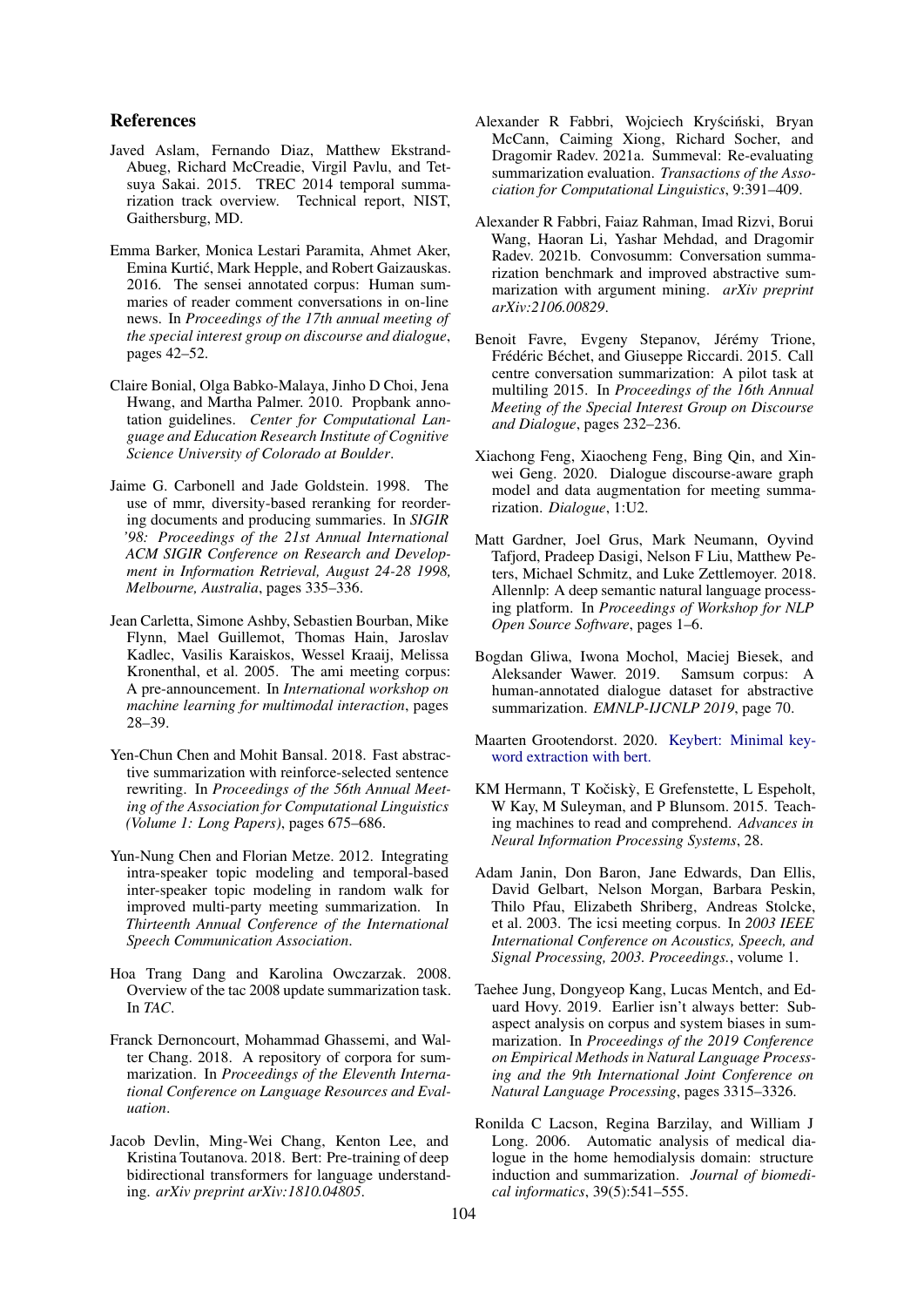- <span id="page-9-11"></span>Mike Lewis, Yinhan Liu, Naman Goyal, Marjan Ghazvininejad, Abdelrahman Mohamed, Omer Levy, Veselin Stoyanov, and Luke Zettlemoyer. 2020. BART: Denoising sequence-to-sequence pretraining for natural language generation, translation, and comprehension. In *Proceedings of the 58th Annual Meeting of the Association for Computational Linguistics*, pages 7871–7880.
- <span id="page-9-8"></span>Manling Li, Lingyu Zhang, Heng Ji, and Richard J Radke. 2019. Keep meeting summaries on topic: Abstractive multi-modal meeting summarization. In *Proceedings of the 57th Annual Meeting of the Association for Computational Linguistics*, pages 2190– 2196.
- <span id="page-9-19"></span>Chin-Yew Lin. 2004. Rouge: A package for automatic evaluation of summaries. In *Text summarization branches out*, pages 74–81.
- <span id="page-9-4"></span>Chunyi Liu, Peng Wang, Jiang Xu, Zang Li, and Jieping Ye. 2019a. Automatic dialogue summary generation for customer service. In *Proceedings of the 25th ACM SIGKDD International Conference on Knowledge Discovery & Data Mining*, pages 1957– 1965.
- <span id="page-9-6"></span>Yang Liu. 2019. Fine-tune bert for extractive summarization. *arXiv preprint arXiv:1903.10318*.
- <span id="page-9-9"></span>Zhengyuan Liu, Angela Ng, Sheldon Lee, Ai Ti Aw, and Nancy F Chen. 2019b. Topic-aware pointergenerator networks for summarizing spoken conversations. In *2019 IEEE Automatic Speech Recognition and Understanding Workshop (ASRU)*, pages 814–821.
- <span id="page-9-12"></span>Ramesh Manuvinakurike, Saurav Sahay, Wenda Chen, and Lama Nachman. 2021. Incremental temporal summarization in multiparty meetings. In *Proceedings of the 22nd Annual Meeting of the Special Interest Group on Discourse and Dialogue*.
- <span id="page-9-0"></span>Richard McCreadie, Craig Macdonald, and Iadh Ounis. 2014. Incremental update summarization: Adaptive sentence selection based on prevalence and novelty. In *Proceedings of the 23rd ACM international conference on conference on information and knowledge management*, pages 301–310.
- <span id="page-9-3"></span>Amita Misra, Pranav Anand, Jean E Fox Tree, and Marilyn Walker. 2015. Using summarization to discover argument facets in online idealogical dialog. In *Proceedings of the 2015 Conference of the North American Chapter of the Association for Computational Linguistics: Human Language Technologies*, pages 430–440.
- <span id="page-9-14"></span>Ramesh Nallapati, Bowen Zhou, Cicero dos Santos, Cağlar Gulçehre, and Bing Xiang. 2016. Abstractive text summarization using sequence-to-sequence rnns and beyond. In *Proceedings of The 20th SIGNLL Conference on Computational Natural Language Learning*, pages 280–290.
- <span id="page-9-2"></span>Shashi Narayan, Shay B Cohen, and Mirella Lapata. 2018. Don't give me the details, just the summary! topic-aware convolutional neural networks for extreme summarization. In *Proceedings of the 2018 Conference on Empirical Methods in Natural Language Processing*, pages 1797–1807.
- <span id="page-9-1"></span>Massimo Poesio and Hannes Rieser. 2010. Completions, coordination, and alignment in dialogue. *Dialogue & Discourse*, 1(1).
- <span id="page-9-18"></span>Sameer Pradhan, Alessandro Moschitti, Nianwen Xue, Hwee Tou Ng, Anders Björkelund, Olga Uryupina, Yuchen Zhang, and Zhi Zhong. 2013. Towards robust linguistic analysis using ontonotes. In *Proceedings of the Seventeenth Conference on Computational Natural Language Learning*, pages 143–152.
- <span id="page-9-10"></span>Colin Raffel, Noam Shazeer, Adam Roberts, Katherine Lee, Sharan Narang, Michael Matena, Yanqi Zhou, Wei Li, and Peter J Liu. 2020. Exploring the limits of transfer learning with a unified text-to-text transformer. *Journal of Machine Learning Research*, 21:1–67.
- <span id="page-9-5"></span>Abigail See, Peter J Liu, and Christopher D Manning. 2017. Get to the point: Summarization with pointergenerator networks. In *Proceedings of the 55th Annual Meeting of the Association for Computational Linguistics*, pages 1073–1083.
- <span id="page-9-20"></span>Ori Shapira, Ramakanth Pasunuru, Hadar Ronen, Mohit Bansal, Yael Amsterdamer, and Ido Dagan. 2021. Extending multi-document summarization evaluation to the interactive setting. In *Proceedings of the 2021 Conference of the North American Chapter of the Association for Computational Linguistics: Human Language Technologies*, pages 657–677, Online.
- <span id="page-9-17"></span>Peng Shi and Jimmy Lin. 2019. Simple bert models for relation extraction and semantic role labeling. *arXiv preprint arXiv:1904.05255*.
- <span id="page-9-16"></span>Diana Trandabat. 2011. Using semantic roles to improve summaries. In *Proceedings of the 13th European Workshop on Natural Language Generation*, pages 164–169.
- <span id="page-9-13"></span>Thomas Wolf, Lysandre Debut, Victor Sanh, Julien Chaumond, Clement Delangue, Anthony Moi, Pierric Cistac, Tim Rault, Rémi Louf, Morgan Funtowicz, et al. 2019. Huggingface's transformers: State-of-the-art natural language processing. *arXiv preprint arXiv:1910.03771*.
- <span id="page-9-15"></span>Su Yan and Xiaojun Wan. 2014. Srrank: leveraging semantic roles for extractive multi-document summarization. *IEEE/ACM Transactions on audio, speech, and language processing*, 22(12):2048–2058.
- <span id="page-9-7"></span>Jingqing Zhang, Yao Zhao, Mohammad Saleh, and Peter Liu. 2020. Pegasus: Pre-training with extracted gap-sentences for abstractive summarization. In *International Conference on Machine Learning*, pages 11328–11339.